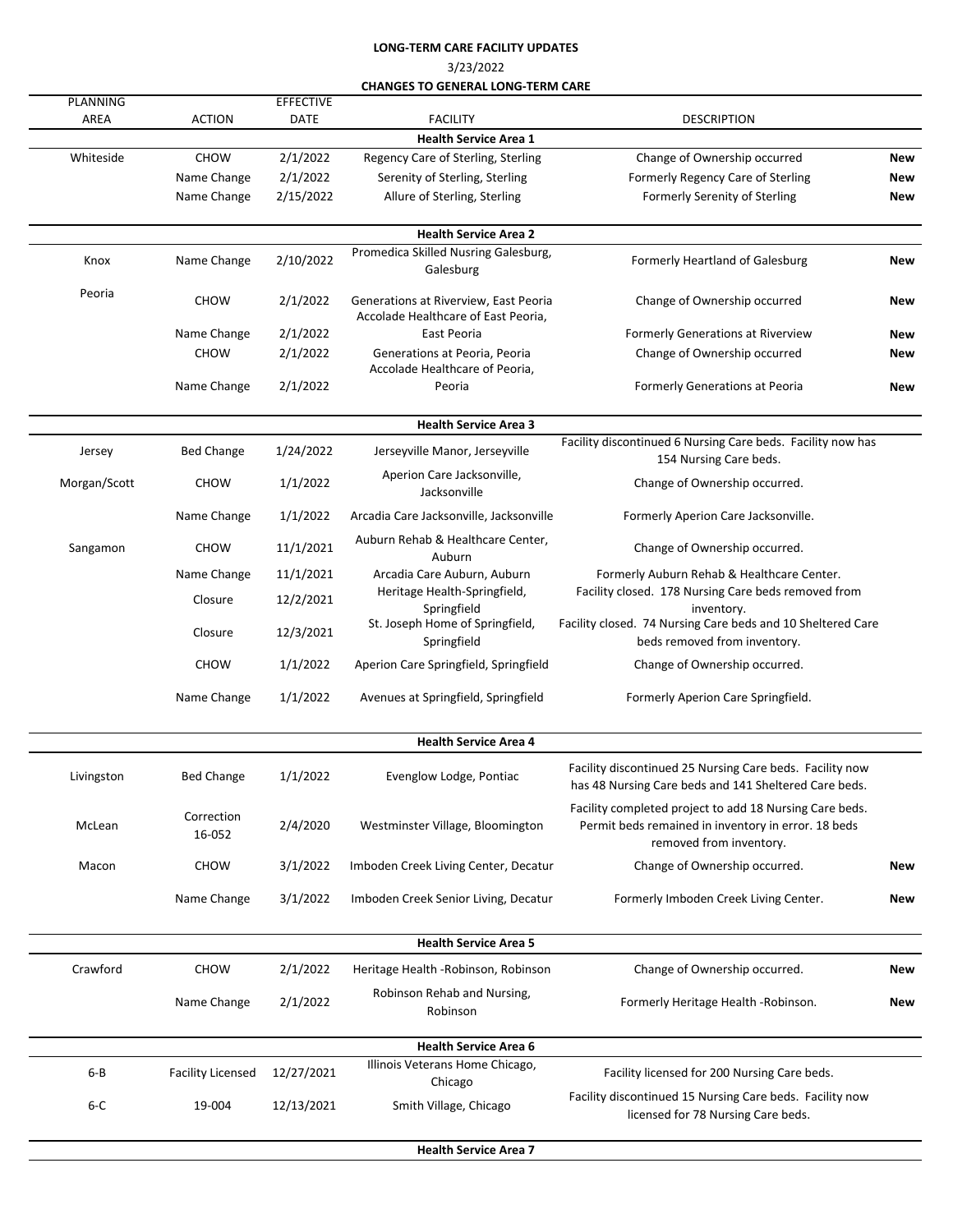## **LONG-TERM CARE FACILITY UPDATES**

3/23/2022

**CHANGES TO GENERAL LONG-TERM CARE**

|                         |                                 |                                 | CHANGES TO GENEKAL LONG-TEKIVI CAKE          |                                                                                                           |            |
|-------------------------|---------------------------------|---------------------------------|----------------------------------------------|-----------------------------------------------------------------------------------------------------------|------------|
| <b>PLANNING</b><br>AREA | <b>ACTION</b>                   | <b>EFFECTIVE</b><br><b>DATE</b> | <b>FACILITY</b>                              | <b>DESCRIPTION</b>                                                                                        |            |
| $7 - B$                 | <b>Bed Change</b>               | 1/10/2022                       | Three Crowns Park, Evanston                  | Facility discontinued 1 Nursing Care bed. Facility now has<br>48 Nursing Care and 39 Sheltered Care beds. |            |
| $7-C$                   | Correction<br><b>Bed Change</b> | 11/15/2019                      | Oak Trace, Downers Grove                     | Facility added 2 Nursing Care beds; facility now has 104<br>Nursing Care beds.                            |            |
| $7-E$                   | <b>CHOW</b>                     | 11/1/2021                       | Holy Family Villa, Palos Park                | Change of Ownership occurred.                                                                             |            |
|                         | Name Change                     | 11/1/2021                       | Symphony Palos Park, Palos Park              | Formerly Holy Family Villa.                                                                               |            |
|                         |                                 |                                 |                                              |                                                                                                           |            |
|                         |                                 |                                 | <b>Health Service Area 8</b>                 |                                                                                                           |            |
| Lake                    | Address Change                  | 12/28/2021                      | Elevate Care Waukegan, Waukegan              | Facility address changed to 2222 Audrey Nixon Boulevard,<br>Waukegan, IL 60085                            | <b>New</b> |
| McHenry                 | <b>CHOW</b>                     | 1/1/2022                        | The Springs at Crystal Lake, Crystal<br>Lake | Change of Ownership occurred.                                                                             |            |
|                         | Name Change                     | 1/1/2022                        | The Pearl of Crystal Lake, Crystal Lake      | Formerly The Springs of Crystal Lake.                                                                     |            |
|                         |                                 |                                 | <b>Health Service Area 9</b>                 |                                                                                                           |            |
| Grundy                  | <b>CHOW</b>                     | 2/1/2022                        | Regency Care of Morris, Morris               | Change of Ownership occurred                                                                              | <b>New</b> |
|                         | Name Change                     | 2/1/2022                        | Arcadia Care Morris, Morris                  | Formerly Regency Care of Morris                                                                           | New        |
|                         |                                 |                                 | <b>Health Service Area 10</b>                |                                                                                                           |            |
| Rock Island             | Name Change                     | 2/10/2022                       | Promedica Skilled Nursing Moline,<br>Moline  | Formerly HeartInd of Moline                                                                               | New        |
|                         |                                 |                                 | <b>Health Service Area 11</b>                |                                                                                                           |            |
| Madison                 | <b>Bed Change</b>               | 1/1/2022                        | Eden Village Care Center, Glen<br>Carbon     | Facility discontinued 21 Nursing Care beds. Facility now<br>has 107 Nursing Care beds.                    |            |
| St. Clair               | <b>CHOW</b>                     | 1/1/2022                        | Aperion Care Mascoutah, Mascoutah            | Change of Ownership occurred.                                                                             |            |
|                         | Name Change                     | 1/1/2022                        | Bria of Mascoutah, Mascoutah                 | Formerly Aperion Care Mascoutah.                                                                          |            |
|                         |                                 |                                 | <b>CHANGES TO SPECIALIZED LONG-TERM CARE</b> |                                                                                                           |            |
|                         |                                 |                                 | <b>Health Service Area 1</b>                 |                                                                                                           |            |
|                         |                                 |                                 | <b>Health Service Area 2</b>                 |                                                                                                           |            |
|                         |                                 |                                 | <b>Health Service Area 3</b>                 |                                                                                                           |            |
|                         |                                 |                                 | <b>Health Service Area 4</b>                 |                                                                                                           |            |
|                         |                                 |                                 | <b>Health Service Area 5</b>                 |                                                                                                           |            |
|                         |                                 |                                 | Health Service Area 6, 7, 8, 9               |                                                                                                           |            |
|                         |                                 |                                 | <b>Health Service Area 10</b>                |                                                                                                           |            |
|                         |                                 |                                 | <b>Health Service Area 11</b>                |                                                                                                           |            |
|                         |                                 |                                 |                                              |                                                                                                           |            |
|                         |                                 |                                 | <b>CHANGES TO SKILLED UNDER 22</b>           |                                                                                                           |            |
|                         |                                 |                                 | <b>CHANGES TO CHRONIC MENTAL ILLNESS</b>     |                                                                                                           |            |
|                         |                                 |                                 |                                              |                                                                                                           |            |

**CHANGES TO SPECIALIZED MENTAL HEALTH REHABILITATION FACILITIES**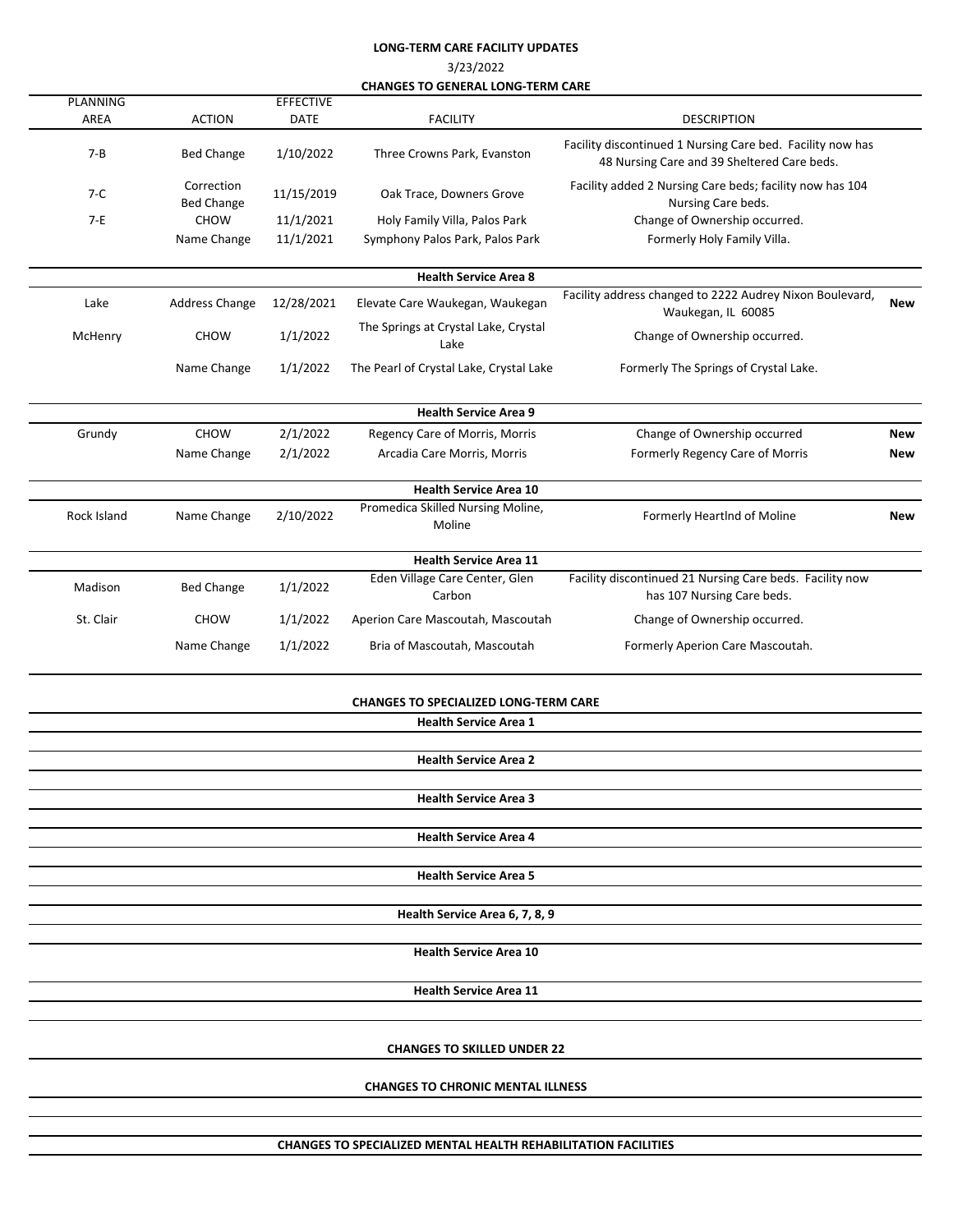|                             |                      | LONG-TERM CARE FACILITY UPDATES      |                         |                                                    |  |  |
|-----------------------------|----------------------|--------------------------------------|-------------------------|----------------------------------------------------|--|--|
| 3/23/2022                   |                      |                                      |                         |                                                    |  |  |
| <b>CALCULATED BED NEEDS</b> |                      |                                      |                         |                                                    |  |  |
|                             |                      | Calculated<br><b>Beds Needed</b>     | Approved<br><b>Beds</b> | <b>Additional Beds Needed</b><br>or Excess Beds () |  |  |
|                             | <b>Planning Area</b> | LONG-TERM CARE NURSING CARE BED NEED |                         |                                                    |  |  |
|                             |                      | <b>HEALTH SERVICE AREA 1</b>         |                         |                                                    |  |  |
| Boone                       |                      | 345                                  | 279                     | 66                                                 |  |  |
| Carroll                     |                      | 98                                   | 155                     | (57)                                               |  |  |
| DeKalb                      |                      | 780                                  | 760                     | 20                                                 |  |  |
| Jo Daviess                  |                      | 160                                  | 106                     | 54                                                 |  |  |
| Lee                         |                      | 223                                  | 256                     | (33)                                               |  |  |
| Ogle                        |                      | 519                                  | 657                     | (138)                                              |  |  |
| Stephenson                  |                      | 530                                  | 646                     | (116)                                              |  |  |
| Whiteside                   |                      | 480                                  | 680                     | (200)                                              |  |  |
| Winnebago                   |                      | 1,959                                | 2,164                   | (205)                                              |  |  |
|                             |                      | HEALTH SERVICE AREA 2                |                         |                                                    |  |  |
| Bureau/Putnam               |                      | 356                                  | 377                     | (21)                                               |  |  |
| Fulton                      |                      | 330                                  | 504                     | (174)                                              |  |  |
| Henderson/Warren            |                      | 152                                  | 216                     | (64)                                               |  |  |
| Knox                        |                      | 607                                  | 834                     | (227)                                              |  |  |
| LaSalle                     |                      | 1,191                                | 1,171                   | 20                                                 |  |  |
| McDonough                   |                      | 269                                  | 360                     | (91)                                               |  |  |
| Marshall/Stark              |                      | 304                                  | 427                     | (123)                                              |  |  |
| Peoria                      |                      | 1,253                                | 1,619                   | (366)                                              |  |  |
| Tazewell                    |                      | 854                                  | 1,095                   | (241)                                              |  |  |
| Woodford                    |                      | 544                                  | 595                     | (51)                                               |  |  |
|                             |                      | <b>HEALTH SERVICE AREA 3</b>         |                         |                                                    |  |  |
| Adams                       |                      | 826                                  | 987                     | (161)                                              |  |  |
| Brown/Schuyler              |                      | 134                                  | 179                     | (45)                                               |  |  |
| Calhoun/Pike                |                      | 267                                  | 337                     | (70)                                               |  |  |
| Cass                        |                      | 134                                  | 150                     | (16)                                               |  |  |
| Christian                   |                      | 327                                  | 427                     | (100)                                              |  |  |
| Greene                      |                      | 117                                  | 119                     | (2)                                                |  |  |
| Hancock                     |                      | 139                                  | $\pmb{0}$               | 139                                                |  |  |
| Jersey                      |                      | 335                                  | 363                     | (28)                                               |  |  |
| Logan                       |                      | 372                                  | 446                     | (74)                                               |  |  |
| Macoupin                    |                      | 518                                  | 606                     | (88)                                               |  |  |
| Mason                       |                      | 113                                  | 164                     | (51)                                               |  |  |
| Menard                      |                      | 108                                  | 106                     | $\mathbf 2$                                        |  |  |
| Montgomery                  |                      | 379                                  | 480                     | (101)                                              |  |  |
| Morgan/Scott                |                      | 419                                  | 551                     | (132)                                              |  |  |

Sangamon 1,094 917 177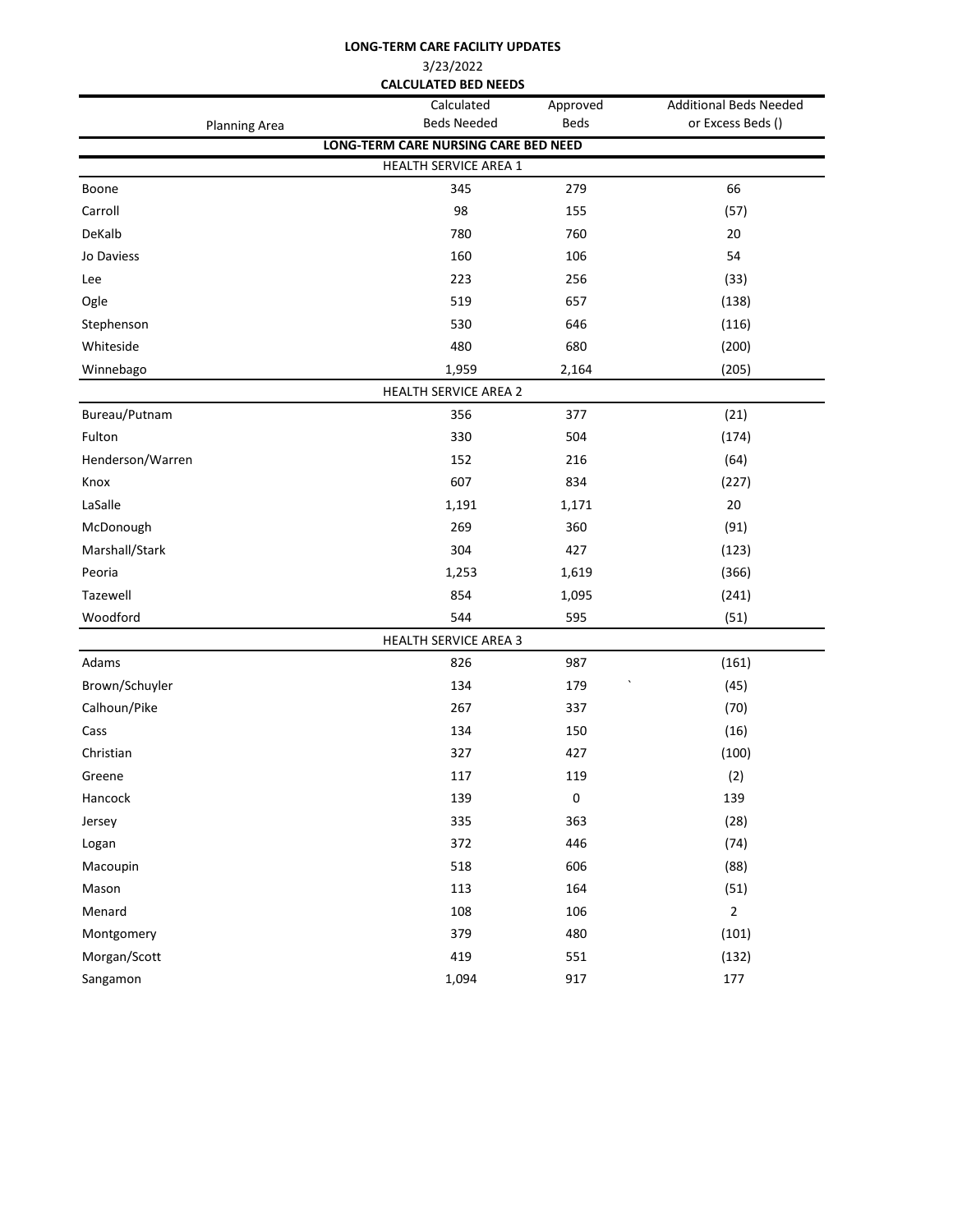| 3/23/2022<br><b>CALCULATED BED NEEDS</b> |                                  |                         |                                                    |  |
|------------------------------------------|----------------------------------|-------------------------|----------------------------------------------------|--|
| <b>Planning Area</b>                     | Calculated<br><b>Beds Needed</b> | Approved<br><b>Beds</b> | <b>Additional Beds Needed</b><br>or Excess Beds () |  |
|                                          | HEALTH SERVICE AREA 4            |                         |                                                    |  |
| Champaign                                | 721                              | 710                     | 11                                                 |  |
| Clark                                    | 226                              | 225                     | 1                                                  |  |
| Coles/Cumberland                         | 578                              | 860                     | (282)                                              |  |
| DeWitt                                   | 201                              | 190                     | 11                                                 |  |
| Douglas                                  | 163                              | 233                     | (70)                                               |  |
| Edgar                                    | 244                              | 299                     | (55)                                               |  |
| Ford                                     | 177                              | 343                     | (166)                                              |  |
| Iroquois                                 | 393                              | 446                     | (53)                                               |  |
| Livingston                               | 374                              | 422                     | (48)                                               |  |
| McLean                                   | 773                              | 987                     | (214)                                              |  |
| Macon                                    | 629                              | 835                     | (206)                                              |  |
| Moultrie                                 | 201                              | 361                     | (160)                                              |  |
| Piatt                                    | 144                              | 160                     | (16)                                               |  |
| Shelby                                   | 191                              | 259                     | (68)                                               |  |
| Vermilion                                | 527                              | 766                     | (239)                                              |  |
|                                          | <b>HEALTH SERVICE AREA 5</b>     |                         |                                                    |  |
| Alexander/Pulaski                        | 79                               | 0                       | 79                                                 |  |
| Bond                                     | 80                               | 90                      | (10)                                               |  |
| Clay                                     | 100                              | 209                     | (109)                                              |  |
| Crawford                                 | 152                              | 122                     | 30                                                 |  |
| Edwards/Wabash                           | 116                              | 90                      | 26                                                 |  |
| Effingham                                | 422                              | 434                     | (12)                                               |  |
| Fayette                                  | 158                              | 261                     | (103)                                              |  |
| Franklin                                 | 259                              | 383                     | (124)                                              |  |
| Gallatin/Hamilton/Saline                 | 383                              | 582                     | (199)                                              |  |
| Hardin/Pope                              | 52                               | 62                      | (10)                                               |  |
| Jackson                                  | 228                              | 251                     | (23)                                               |  |
| Jasper                                   | 67                               | 57                      | $10\,$                                             |  |
| Jefferson                                | 300                              | 336                     | (36)                                               |  |
| Johnson/Massac                           | 276                              | 299                     | (23)                                               |  |
| Lawrence                                 | 166                              | 99                      | 67                                                 |  |
| Marion                                   | 381                              | 509                     | (128)                                              |  |
| Perry                                    | 195                              | 208                     | (13)                                               |  |
| Randolph                                 | 302                              | 398                     | (96)                                               |  |
| Richland                                 | 157                              | 295                     | (138)                                              |  |
| Union                                    | 228                              | 293                     | (65)                                               |  |
| Washington                               | 124                              | 148                     | (24)                                               |  |
| Wayne                                    | 85                               | 169                     | (84)                                               |  |
| White                                    | 197                              | 343                     | (146)                                              |  |
| Williamson                               | 365                              | 565                     | (200)                                              |  |
|                                          | <b>HEALTH SERVICE AREA 6</b>     |                         |                                                    |  |
| Planning Area 6-A                        | 5,453                            | 6,476                   | (1,023)                                            |  |
| Planning Area 6-B                        | 4,016                            | 3,260                   | 756                                                |  |
| Planning Area 6-C                        | 5,556                            | 4,564                   | 992                                                |  |

**LONG-TERM CARE FACILITY UPDATES**